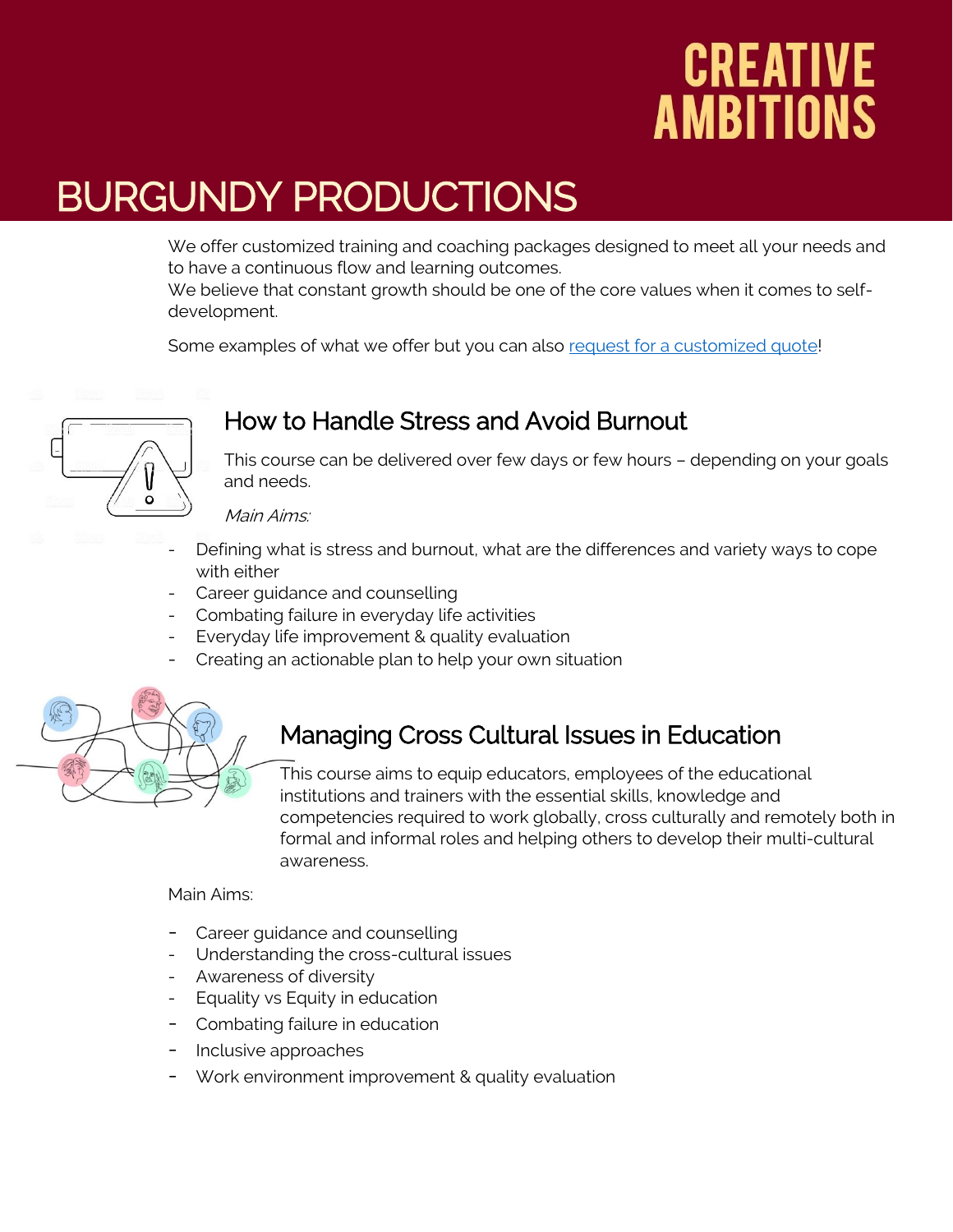## **CREATIVE AMBITIONS**



I

#### Radical Creativity

Life outside the usual routine and life worth living is a creative life. We offer a unique opportunity to experience and practice what it is like to inhabit your own story in your own authentic way and to make space for your own vision and freedom. No matter how old you are, what is your current situation and/or what is your profession, you can always find something new, discover, surprise yourself and play.

#### Main aims:

- o Change of the perspective
- o Ways to get inspired and eventually unstuck
- o Re-evaluate existing patterns
- o Identify path for change
- o Top tricks and tips and values of procrastination
- o Self-evaluation and awareness



#### Authentic Communication

The course explores communication in all aspects with a special focus on authentic communication and how it can be used in personal and professional life. Through new knowledge and active learning methods you benefit from new experiences and ideas on how to face communication challenges in your professional (and personal) environment(s).

Main aims:

- to explore how to listen and converse with your head, heart and body
- to learn about key communication concepts based on the Global Competences research and Theory U
- to learn about the 4 ears of communication of Schulz von Thun
- to experience new practices for authentic communication and how this builds trust and self-esteem
- to exchange ways of communicating as a leader with other professionals from different cultural background(s)
- to return home with communication practices for implementation in your personal and professional life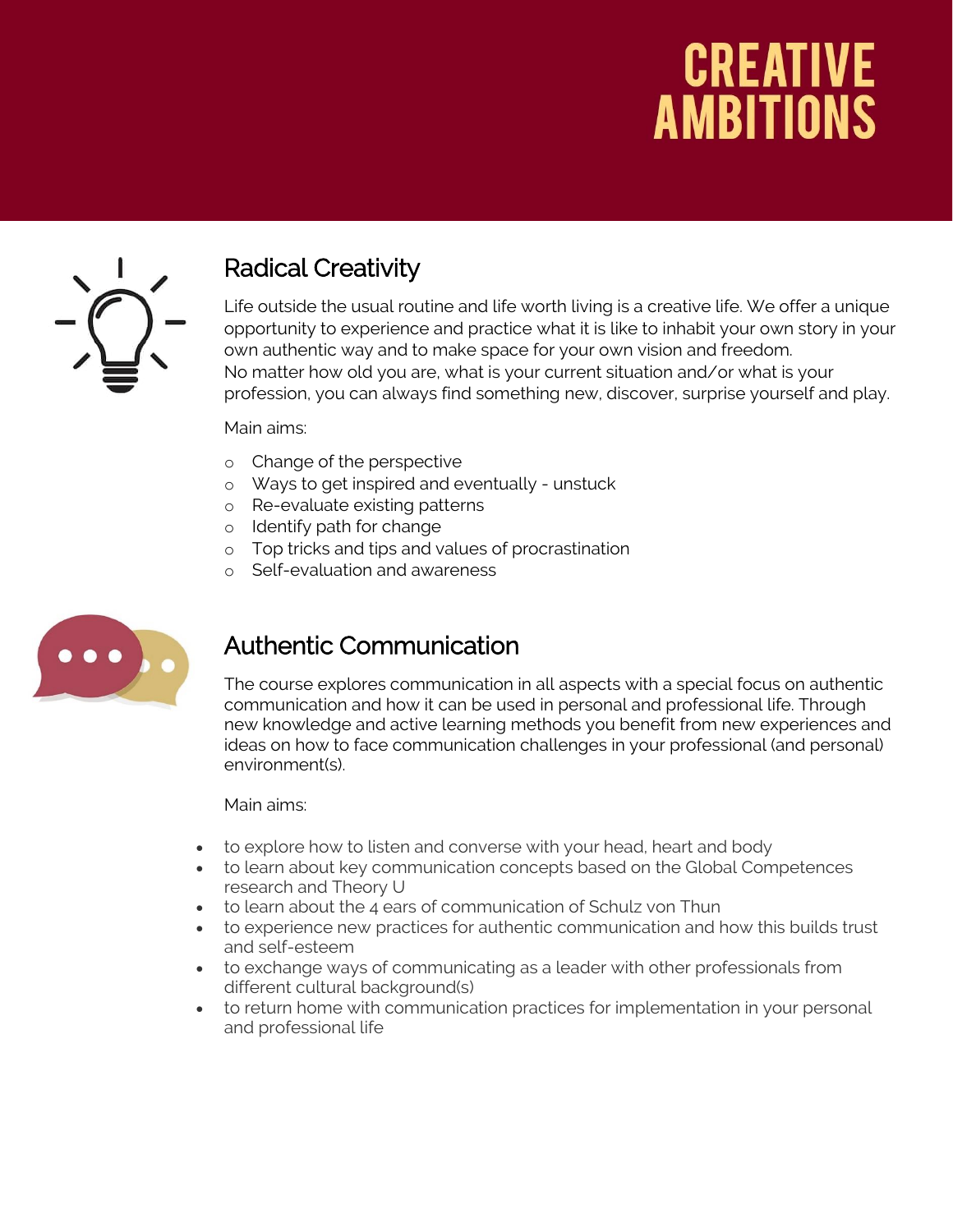# **CREATIVE**<br>**AMBITIONS**



#### Gender Education

This course is designed to encounter and experience different approaches when it comes to gender education, to learn about the gender bread person, draw and explore from own experiences.

Further on, it challenges participants to think about how they will apply this to their work/lives (during the course and after)

Main aims:

- o to raise awareness of non-binary gender
- o learn from own experiences and self-awareness
- o to explore the concept of the Gender Bread Person
- o to discuss gender in everyday life context
- o to raise awareness and discuss privilege
- o change perspective and explore



#### Gender and LGBTQ+ Umbrella

This course is meant to discuss about gender in the context of LGBTQ+ umbrella, give basic knowledge about approach, pronouns, raise awareness and also provide tips and tools how to handle different situations in work life and everyday life.

Main aims:

- o to reflect upon the first impressions with LGBTQ people and identity and how it changes over someone's lifetime
- $\circ$  to help participants to be able to separate myth from fact, and accurate information from hearsay, regarding popular misconceptions about LGBTQ people.
- o to facilitate participants for them to be able to describe the difference between biological sex, gender identity, gender expression, and attraction
- $\circ$  to be able to identify the difference between the L, G, B, Q, and the T of LGBTQ
- $\circ$  to be able to identify privileges that they take for granted in their everyday life
- o to have a clearer understanding of the importance of language in relation to creating affirming environments LGBTQ individuals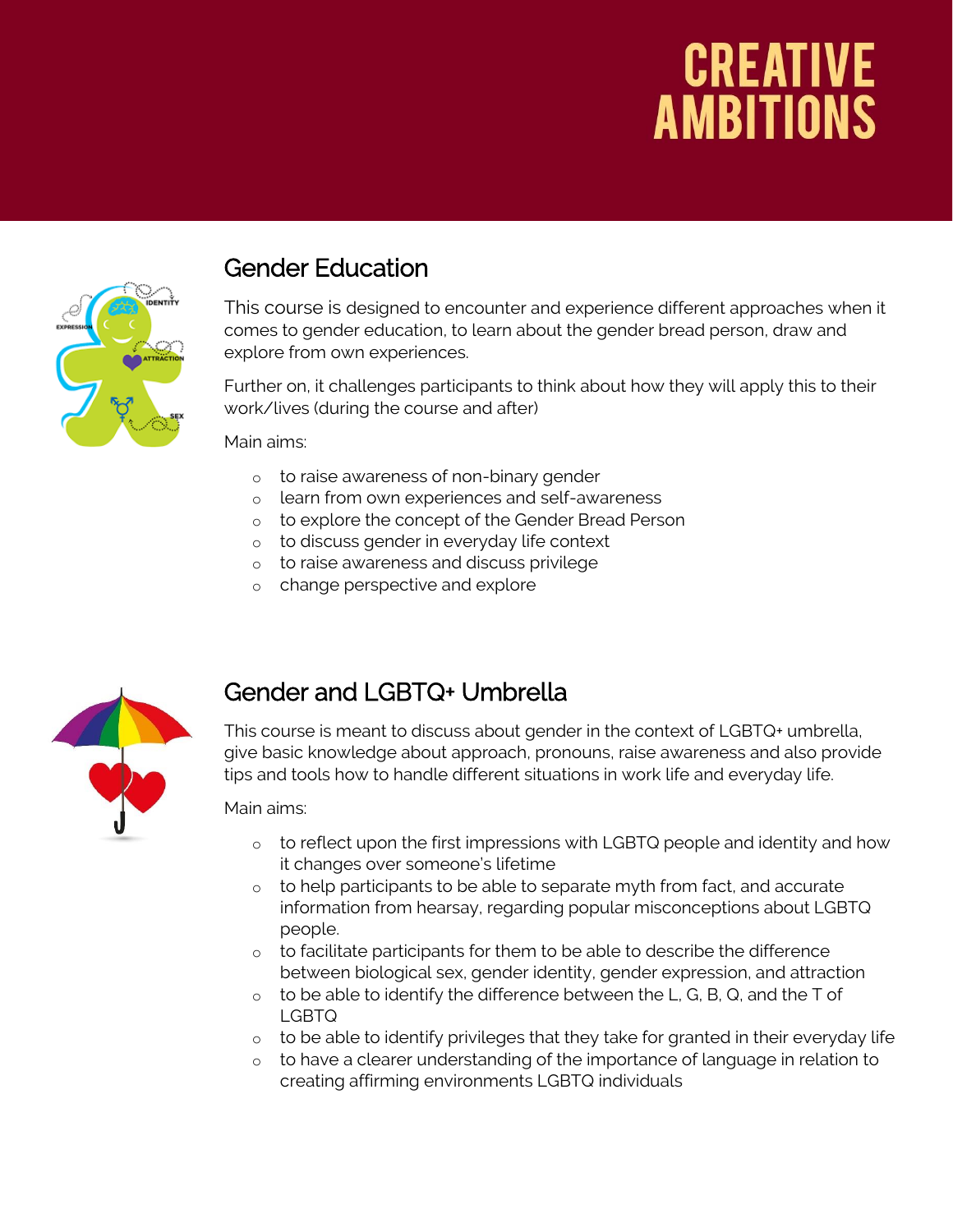## **CREATIVE AMBITIONS**



#### Emotional Intelligence & Well Being

The course is an opportunity to develop bringing awareness to the experience moment by moment and it will offer the chance to take time out from the busyness of life and reconnect with oneself and the natural world around us. The course invites to explore and experience:

- how to get prepared for frequent and abrupt change with attitudes, practices and inner readiness to efficiently and peacefully navigate the daily routine, the stress and the unexpected situations
- how to integrate simple and effective practices in the work place, for becoming more resilient and feeling well for oneself, the colleagues and the work to be done
- how to combine old wisdom and new research for triggering sustainable well-being and accessing the natural healing energies within us
- how to use the emotional intelligence for responding to difficult situations and conflicts with a more open mind and in moving forward with clearer focus



### Very important:

We offer ideas for something that we would like to custom design for YOUR target group, organization or team. We can provide customized approach with varied timing, follow up plans and delivery over different mediums (in person, online, etc.)